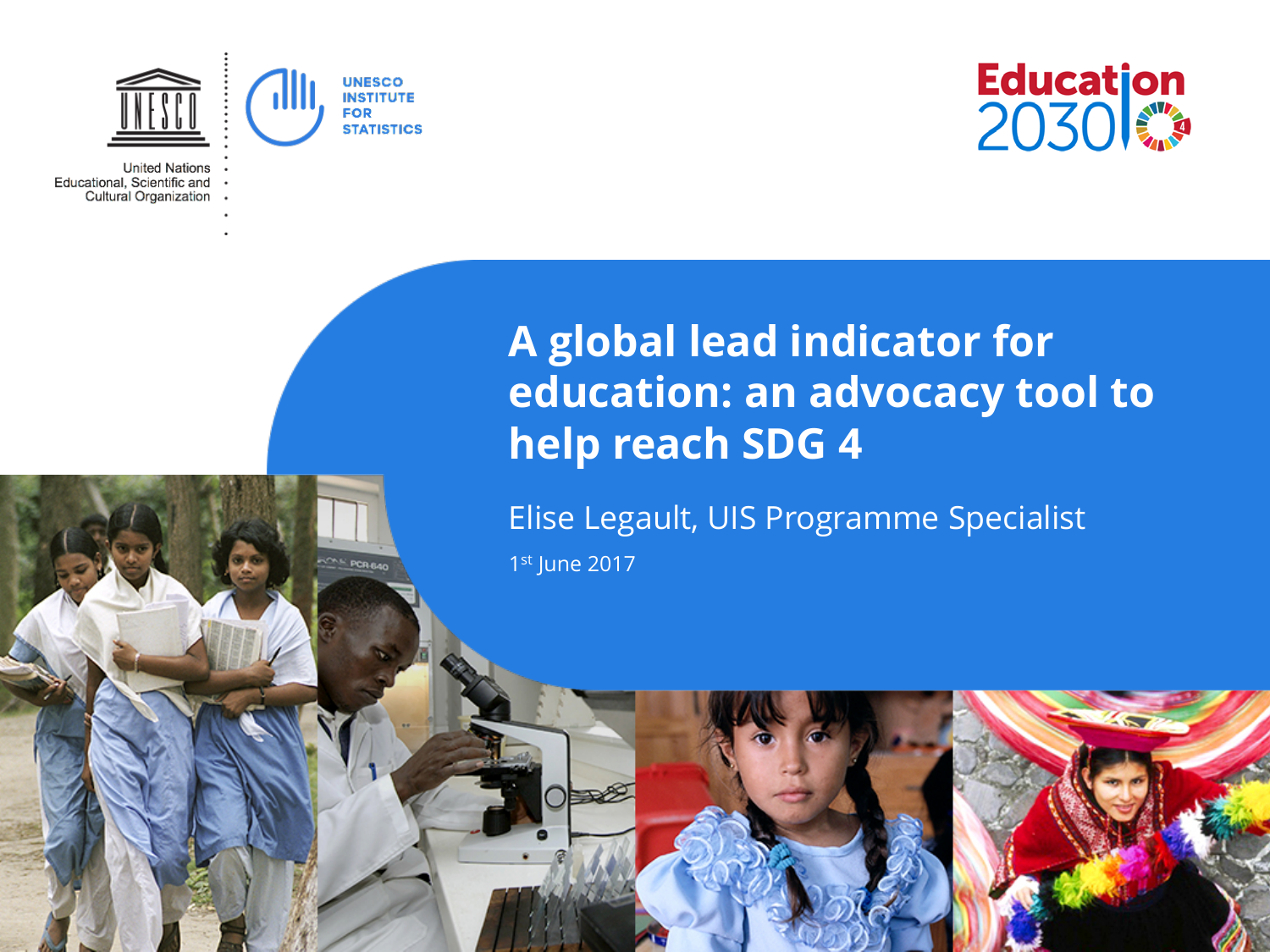

### **Why have a global lead indicator for education?**



Print (%) Close

Report for UN says 250 million primary school age children can't read, write or do basic math

Published January 29, 2014

**Accoriated Press** 

- $\Box$  A measure which combines the three elements of the SDG4 agenda: participation, learning, and equity
- $\Box$  A flagship indicator attracts attention, helps advocacy, can speak to those outside the 'global education community'
	- Number of children out-of-school played that role under the MDG/EFA framework
	- In health, under-five mortality rate played that role and was very effective in attracting attention and funding
- $\Box$  SDG4: 11 indicators, 32 more for the Education 2030 thematic framework – difficult to focus for advocacy
- $\Box$  Can be of interest to all countries (not just developing)
- $\triangleright$  However, integration of learning means same challenges as for 4.1.1: comparability and coverage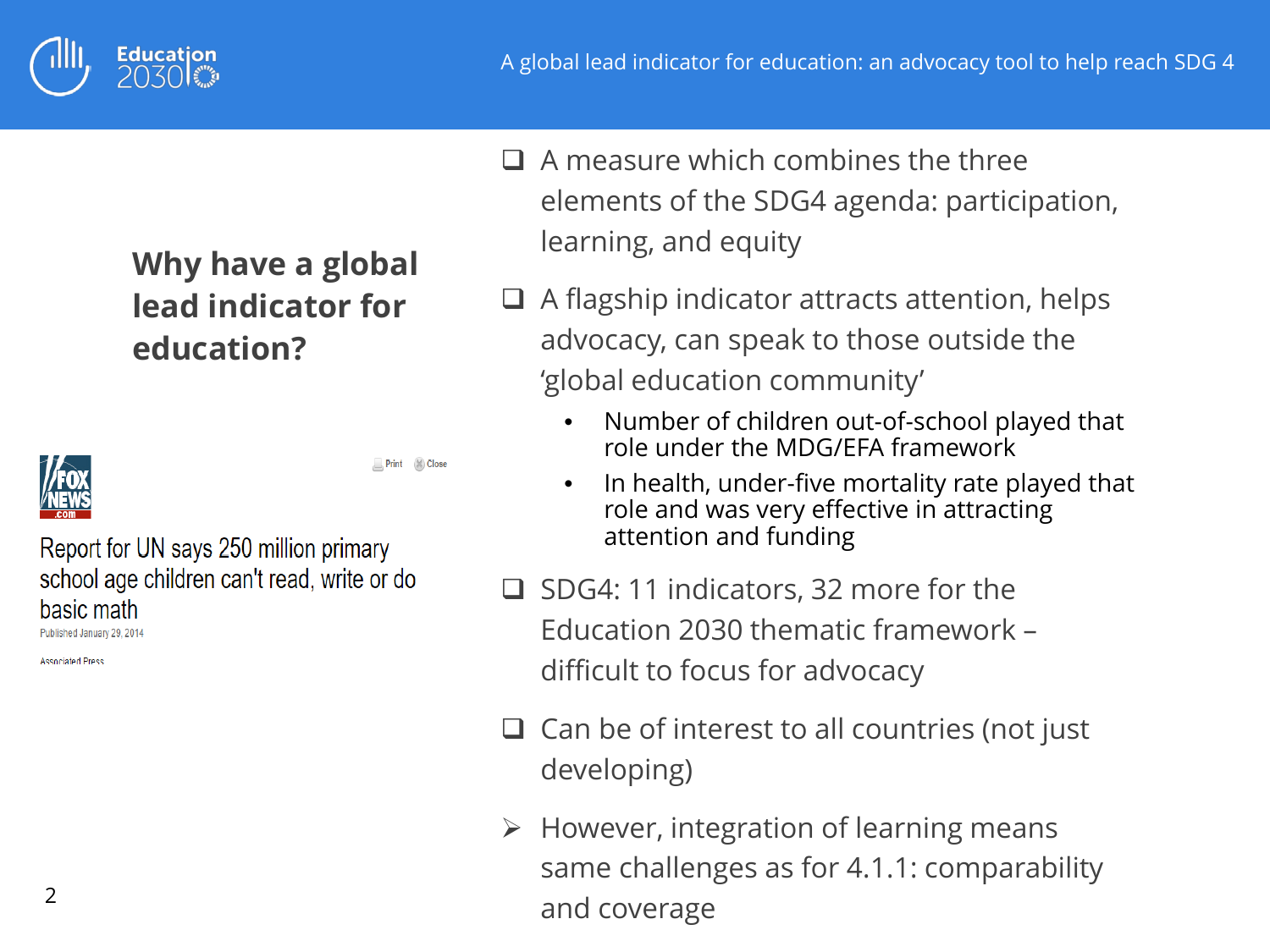

**Criteria for a GLI**

- **1. Comprehensiveness:** responsive to 3 dimensions of participation, quality, equity
- **2. Transparency**: calculation should be straight-forward and indicator understandable to a non-expert audience
- **3. Data requirements**: possible to calculate based on data available (or soon to be), for a large number of countries--should use indicators or same underlying data as from existing SDG4 list
- **4. Responsiveness:** sensitive to current developments in education policy
- **5. Decomposability**: possible to look at sub-components separately (ex .participation and learning)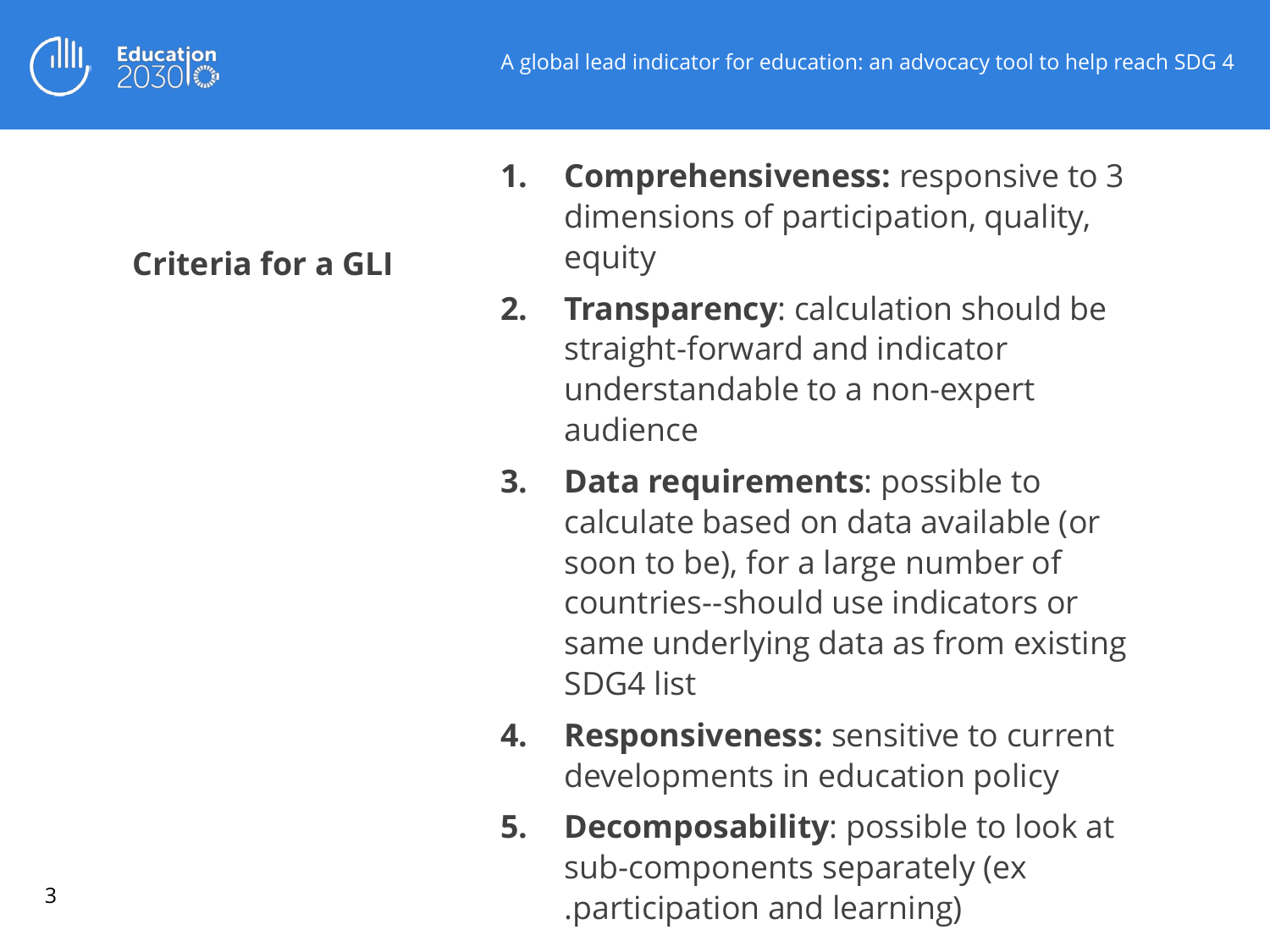





*the share (or number) of children either not in school, or not reaching minimum proficiency*

- $\triangleright$  Children not attending (or completing) school would be counted as 'not learning', and the learning level of those attending would be approximated by an assessment taken at a particular grade.
- $\triangleright$  Participation may be based on completion, gross intake ratio to last grade, average NER, expected cohort completion--TBD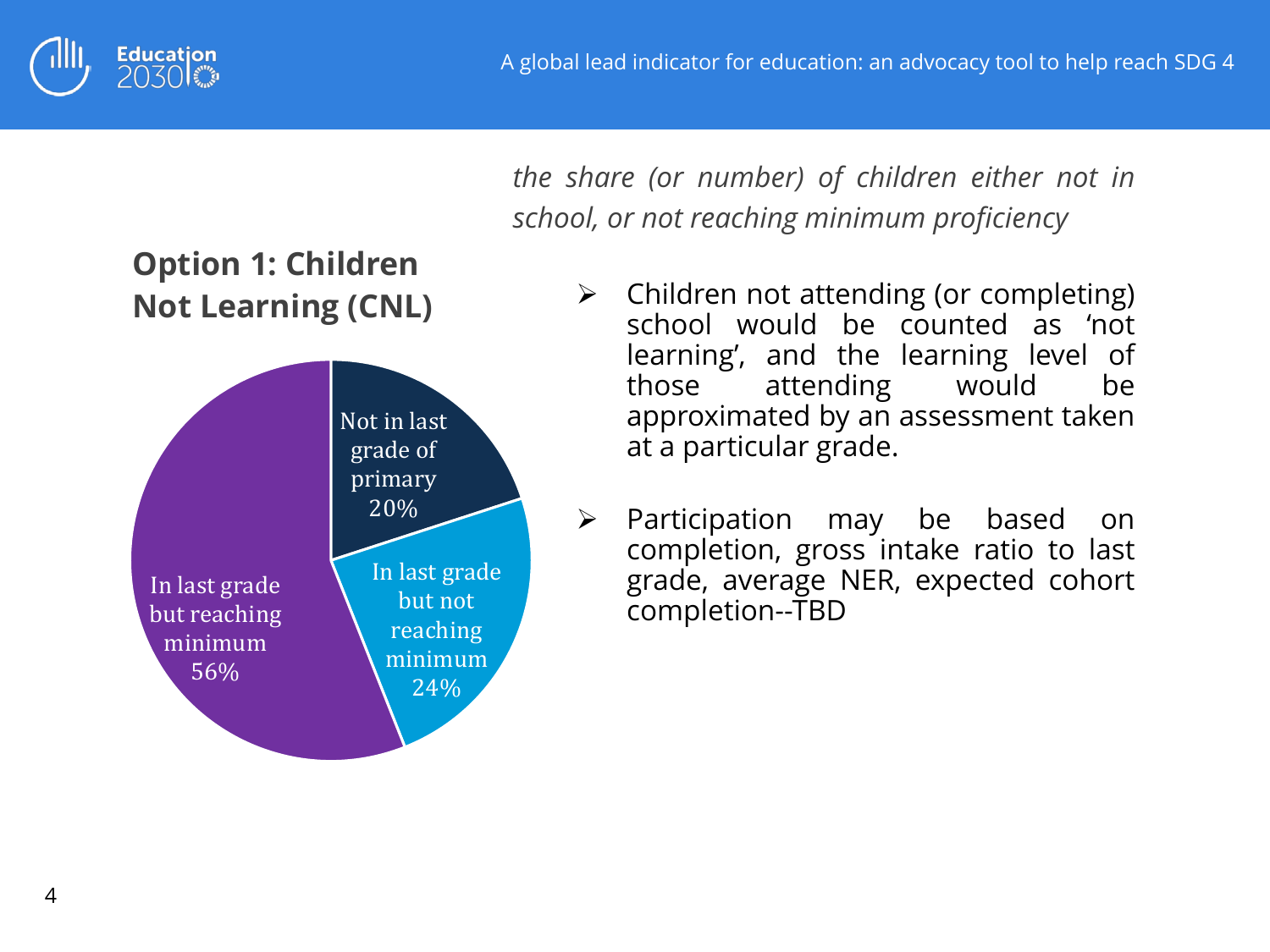

### **Option 2: Years of schooling lost (YSL)**

**H***ow many school-age years, on average, children are either not in school, or in school but not learning (counted as half a year of schooling), compared to the ideal value of attending school and learning*

 $\triangleright$  Same data requirements as CNL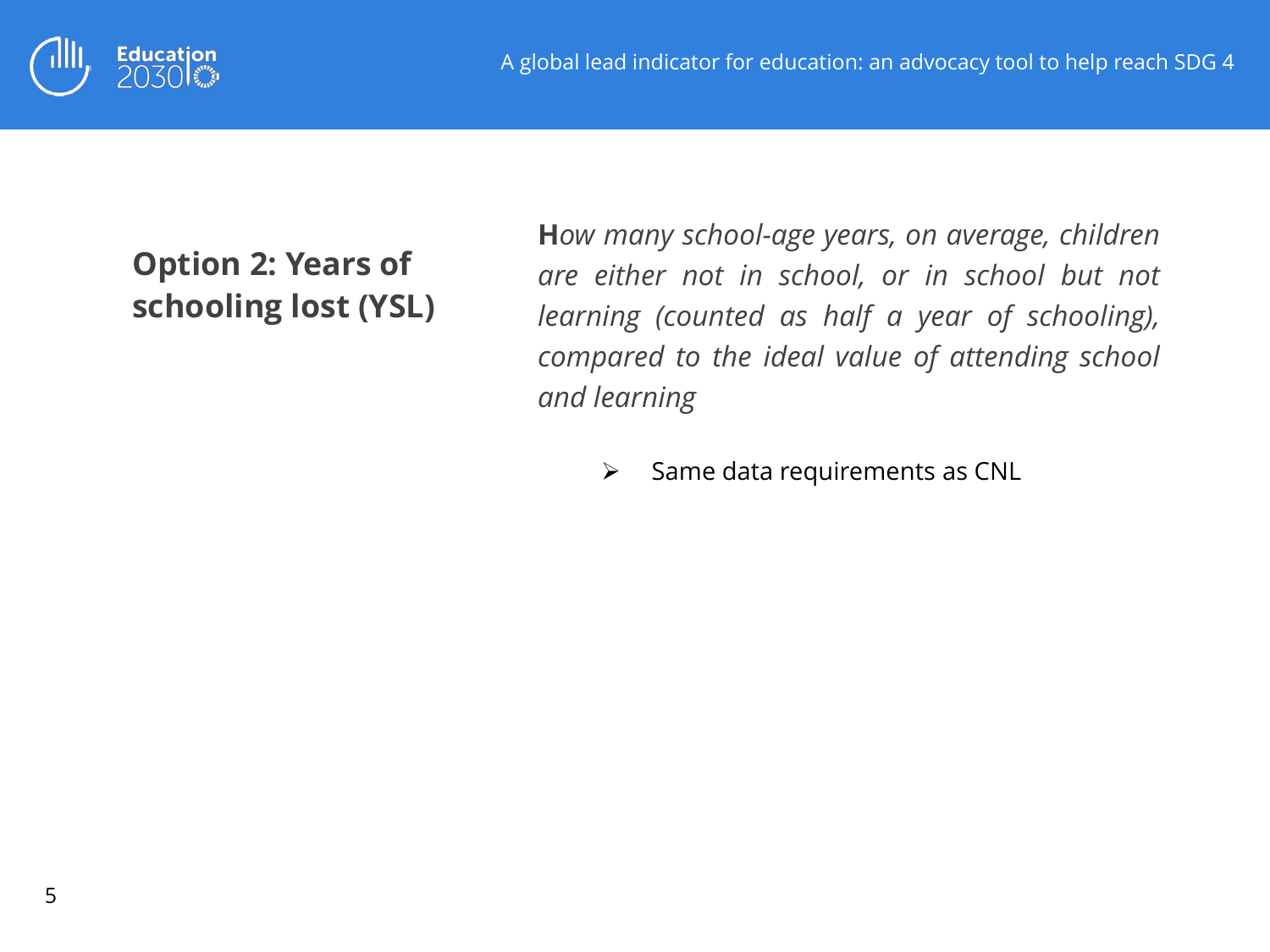

#### **Other options**

**3. Quality-Equity-Adjusted-School-Years (QEASYs)***: school years weighted by learning and equity experienced in that year, (compared to a 'gold standard' of a full course of high quality, equitable schooling)*

- $\triangleright$  Similar to Quality-Adjusted-Life-Years (QALY) and Disability-Adjusted-Life-Years (DALY) in health sector
- $\triangleright$  Expansion/reversal of YSL

#### **4. Educational Development Index (EDI)***:*

*product of three component indicators for the dimensions of access, learning, and equity (HDI-style)*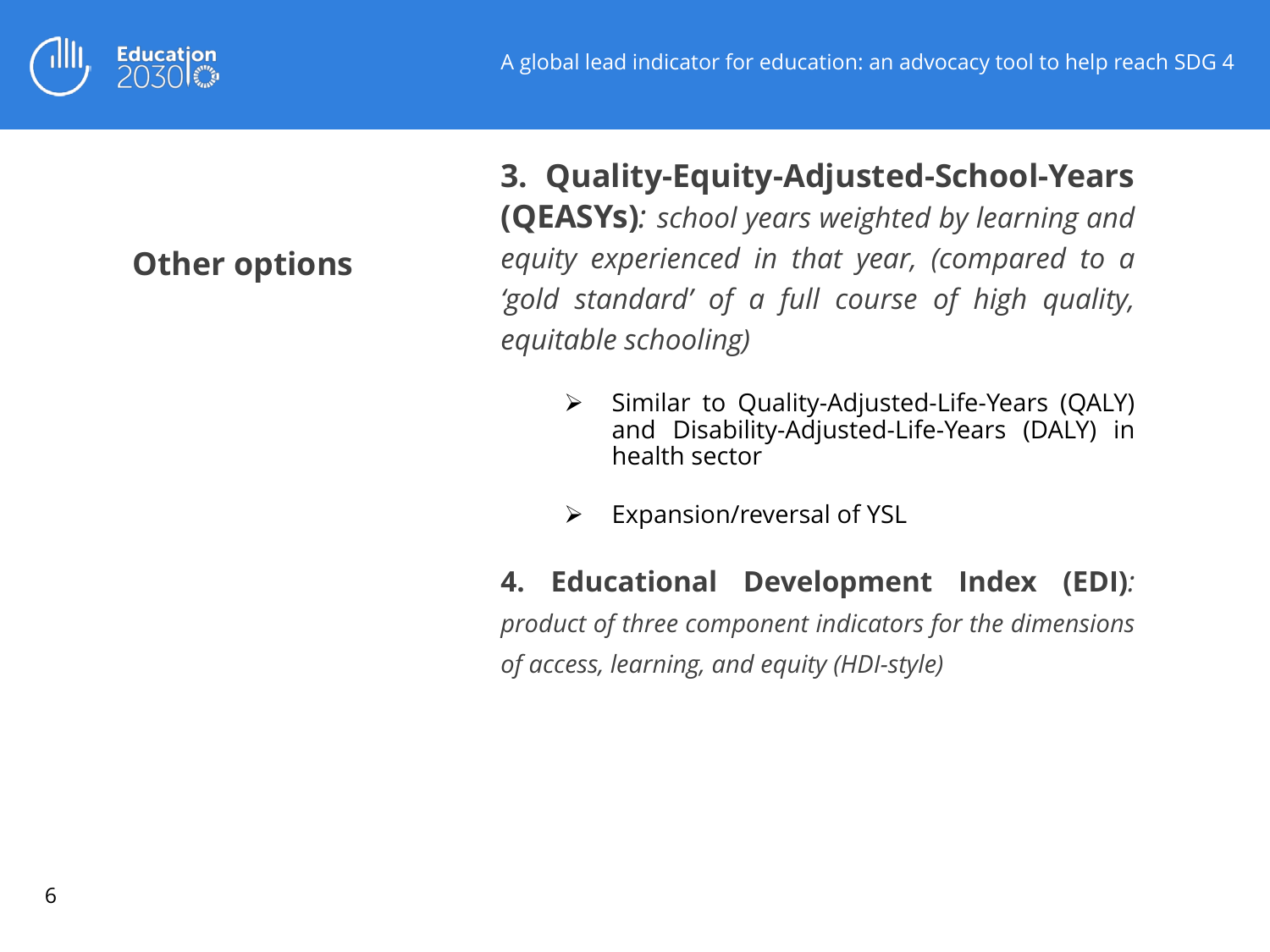



## **Evaluation of options and next steps**

- $\Box$  Because of higher data requirements and more complex calculations (and therefore harder to communicate) QEASYs and EDI are less attractive candidates. CNL or YSL may be better suited.
- Link between SDG4 framework and GLI: a complement rather than a competitor, no new data reporting requirements for countries (would use same underlying data as existing SDG4 indicators)
- $\Box$  Technical Options Paper to be published and shared around mid-June
- Q: should it be a (rough) global figure, regional one, or country level?